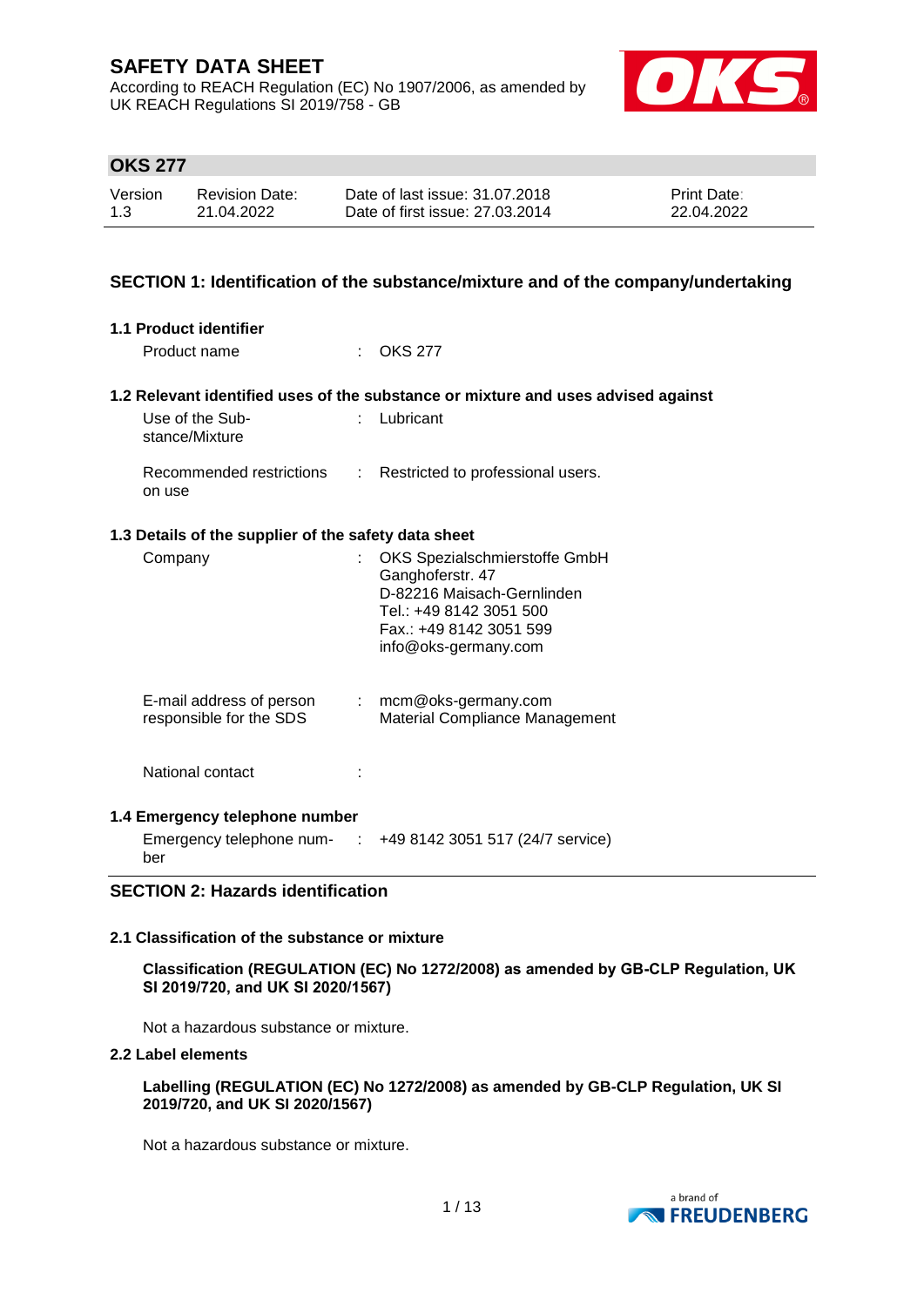According to REACH Regulation (EC) No 1907/2006, as amended by UK REACH Regulations SI 2019/758 - GB



# **OKS 277**

| Version | <b>Revision Date:</b> | Date of last issue: 31.07.2018  | <b>Print Date:</b> |
|---------|-----------------------|---------------------------------|--------------------|
| 1.3     | 21.04.2022            | Date of first issue: 27,03,2014 | 22.04.2022         |

## **2.3 Other hazards**

This substance/mixture contains no components considered to be either persistent, bioaccumulative and toxic (PBT), or very persistent and very bioaccumulative (vPvB) at levels of 0.1% or higher.

## **SECTION 3: Composition/information on ingredients**

| <b>3.2 Mixtures</b> |                                              |
|---------------------|----------------------------------------------|
| Chemical nature     | ester oil<br><b>PTFF</b><br>Thickening agent |
| <b>Components</b>   |                                              |
| Remarks             | No hazardous ingredients                     |

# **SECTION 4: First aid measures**

| 4.1 Description of first aid measures |                                                                                                                                                                                                      |
|---------------------------------------|------------------------------------------------------------------------------------------------------------------------------------------------------------------------------------------------------|
| If inhaled                            | Remove person to fresh air. If signs/symptoms continue, get<br>medical attention.<br>Keep patient warm and at rest.<br>If breathing is irregular or stopped, administer artificial respira-<br>tion. |
| In case of skin contact               | Remove contaminated clothing. If irritation develops, get med-<br>ical attention.<br>Wash off with soap and water.                                                                                   |
| In case of eye contact                | Rinse immediately with plenty of water, also under the eyelids,<br>for at least 10 minutes.<br>If eye irritation persists, consult a specialist.                                                     |
| If swallowed                          | Move the victim to fresh air.<br>Do not induce vomiting without medical advice.                                                                                                                      |

#### **4.2 Most important symptoms and effects, both acute and delayed**

| Symptoms     | : No information available. |
|--------------|-----------------------------|
| <b>Risks</b> | : None known.               |

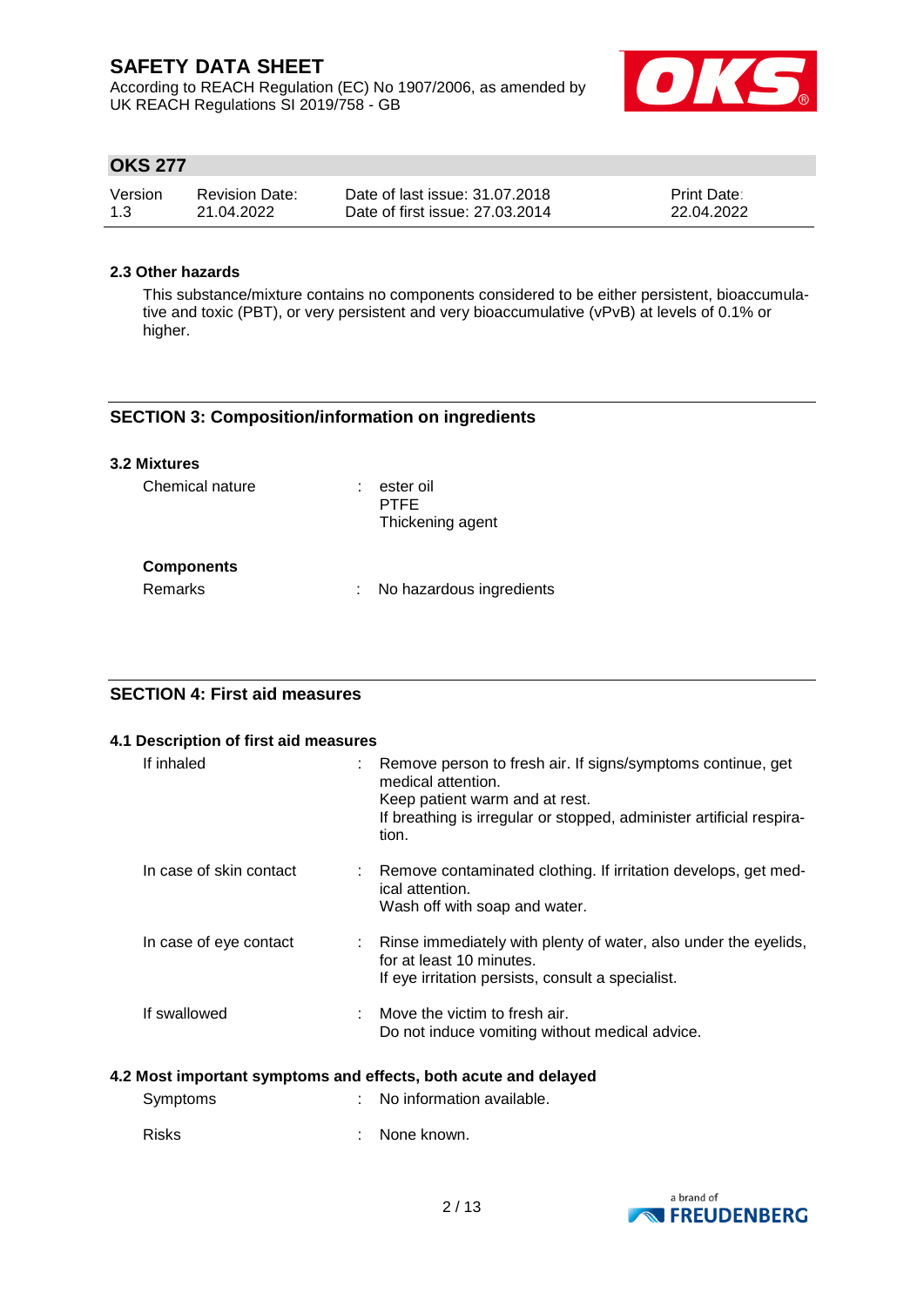According to REACH Regulation (EC) No 1907/2006, as amended by UK REACH Regulations SI 2019/758 - GB



# **OKS 277**

| Version | <b>Revision Date:</b> | Date of last issue: 31.07.2018  | <b>Print Date:</b> |
|---------|-----------------------|---------------------------------|--------------------|
| 1.3     | 21.04.2022            | Date of first issue: 27,03,2014 | 22.04.2022         |

## **4.3 Indication of any immediate medical attention and special treatment needed**

Treatment : No information available.

## **SECTION 5: Firefighting measures**

#### **5.1 Extinguishing media**

| Suitable extinguishing media      | Use water spray, alcohol-resistant foam, dry chemical or car-<br>bon dioxide. |
|-----------------------------------|-------------------------------------------------------------------------------|
| Unsuitable extinguishing<br>media | : High volume water jet                                                       |

## **5.2 Special hazards arising from the substance or mixture**

| Hazardous combustion prod- : Carbon oxides |                       |
|--------------------------------------------|-----------------------|
| ucts                                       | Halogenated compounds |

#### **5.3 Advice for firefighters**

| Special protective equipment :<br>for firefighters | In the event of fire, wear self-contained breathing apparatus.<br>Use personal protective equipment. Exposure to decomposi-<br>tion products may be a hazard to health. |
|----------------------------------------------------|-------------------------------------------------------------------------------------------------------------------------------------------------------------------------|
| Further information                                | Standard procedure for chemical fires.                                                                                                                                  |

#### **SECTION 6: Accidental release measures**

#### **6.1 Personal precautions, protective equipment and emergency procedures**

| Personal precautions |  | : Evacuate personnel to safe areas.<br>Use the indicated respiratory protection if the occupational<br>exposure limit is exceeded and/or in case of product release<br>(dust).<br>Do not breathe vapours, aerosols.<br>Refer to protective measures listed in sections 7 and 8. |
|----------------------|--|---------------------------------------------------------------------------------------------------------------------------------------------------------------------------------------------------------------------------------------------------------------------------------|
|                      |  |                                                                                                                                                                                                                                                                                 |

#### **6.2 Environmental precautions**

| Environmental precautions | . Try to prevent the material from entering drains or water<br>courses.              |
|---------------------------|--------------------------------------------------------------------------------------|
|                           | Local authorities should be advised if significant spillages<br>cannot be contained. |

#### **6.3 Methods and material for containment and cleaning up**

| Methods for cleaning up | Clean up promptly by sweeping or vacuum.          |
|-------------------------|---------------------------------------------------|
|                         | Keep in suitable, closed containers for disposal. |

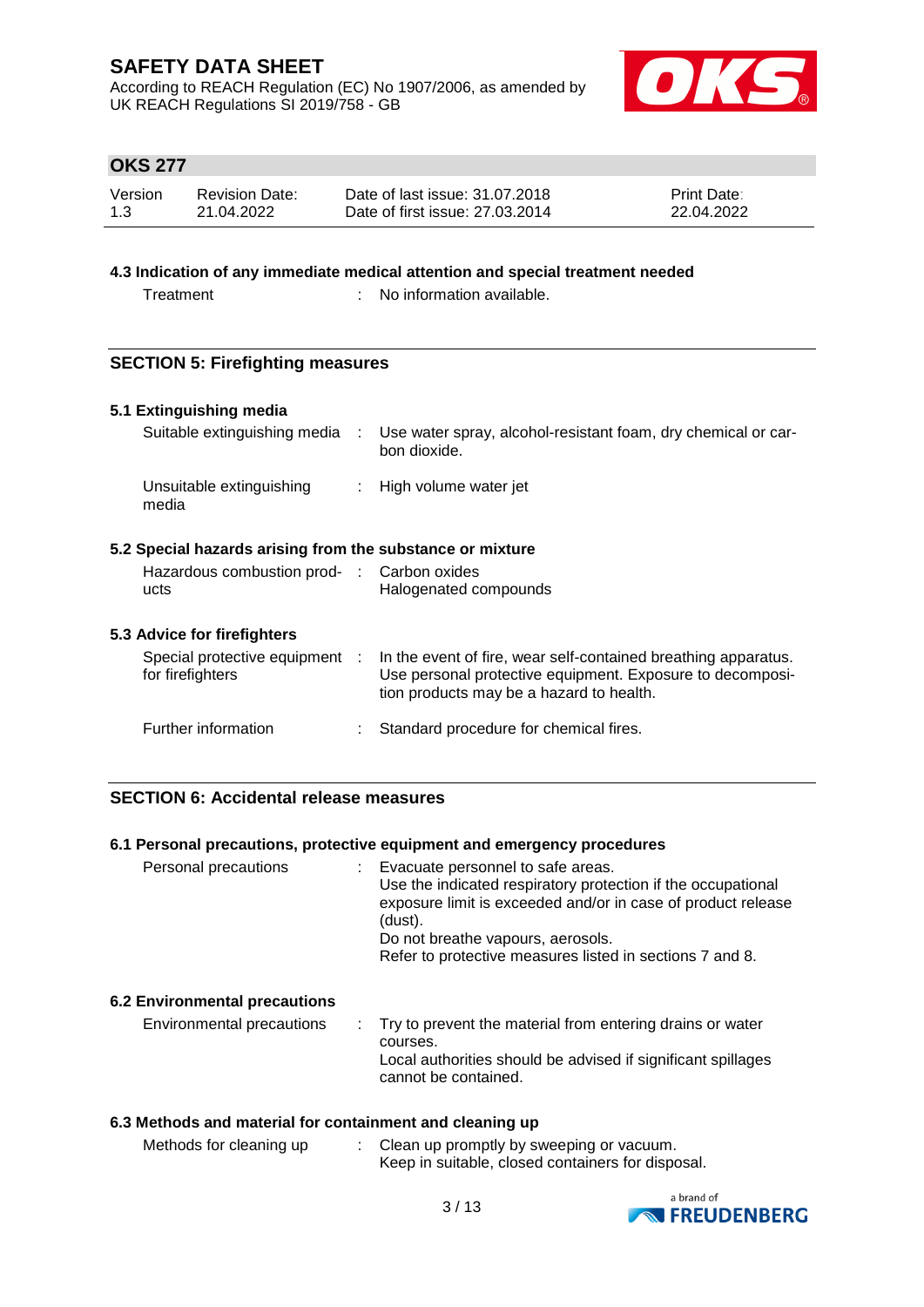According to REACH Regulation (EC) No 1907/2006, as amended by UK REACH Regulations SI 2019/758 - GB



# **OKS 277**

| Version | <b>Revision Date:</b> | Date of last issue: 31.07.2018  | <b>Print Date:</b> |
|---------|-----------------------|---------------------------------|--------------------|
| 1.3     | 21.04.2022            | Date of first issue: 27,03,2014 | 22.04.2022         |

#### **6.4 Reference to other sections**

For personal protection see section 8.

## **SECTION 7: Handling and storage**

| 7.1 Precautions for safe handling                                |                                                                                                                                                                                                                                                                                                                                      |
|------------------------------------------------------------------|--------------------------------------------------------------------------------------------------------------------------------------------------------------------------------------------------------------------------------------------------------------------------------------------------------------------------------------|
| Advice on safe handling                                          | For personal protection see section 8.<br>Smoking, eating and drinking should be prohibited in the ap-<br>plication area.<br>Wash hands and face before breaks and immediately after<br>handling the product.                                                                                                                        |
| Hygiene measures                                                 | : Wash face, hands and any exposed skin thoroughly after<br>handling.                                                                                                                                                                                                                                                                |
| 7.2 Conditions for safe storage, including any incompatibilities |                                                                                                                                                                                                                                                                                                                                      |
| Requirements for storage<br>areas and containers                 | Store in original container. Keep container closed when not in<br>÷.<br>use. Keep in a dry, cool and well-ventilated place. Containers<br>which are opened must be carefully resealed and kept upright<br>to prevent leakage. Store in accordance with the particular<br>national regulations. Keep in properly labelled containers. |
| 7.3 Specific end use(s)                                          |                                                                                                                                                                                                                                                                                                                                      |
| Specific use(s)                                                  | Specific instructions for handling, not required.                                                                                                                                                                                                                                                                                    |

# **SECTION 8: Exposure controls/personal protection**

#### **8.1 Control parameters**

Contains no substances with occupational exposure limit values.

#### **8.2 Exposure controls**

| <b>Engineering measures</b><br>none                                   |    |                                           |                                                              |
|-----------------------------------------------------------------------|----|-------------------------------------------|--------------------------------------------------------------|
| Personal protective equipment                                         |    |                                           |                                                              |
| Eye protection                                                        |    | Safety glasses with side-shields          |                                                              |
| Hand protection<br>Material<br>Break through time<br>Protective index |    | Nitrile rubber<br>$:$ > 10 min<br>Class 1 |                                                              |
| Remarks                                                               | ÷. |                                           | For prolonged or repeated contact use protective gloves. The |
|                                                                       |    | .                                         | a brand of                                                   |

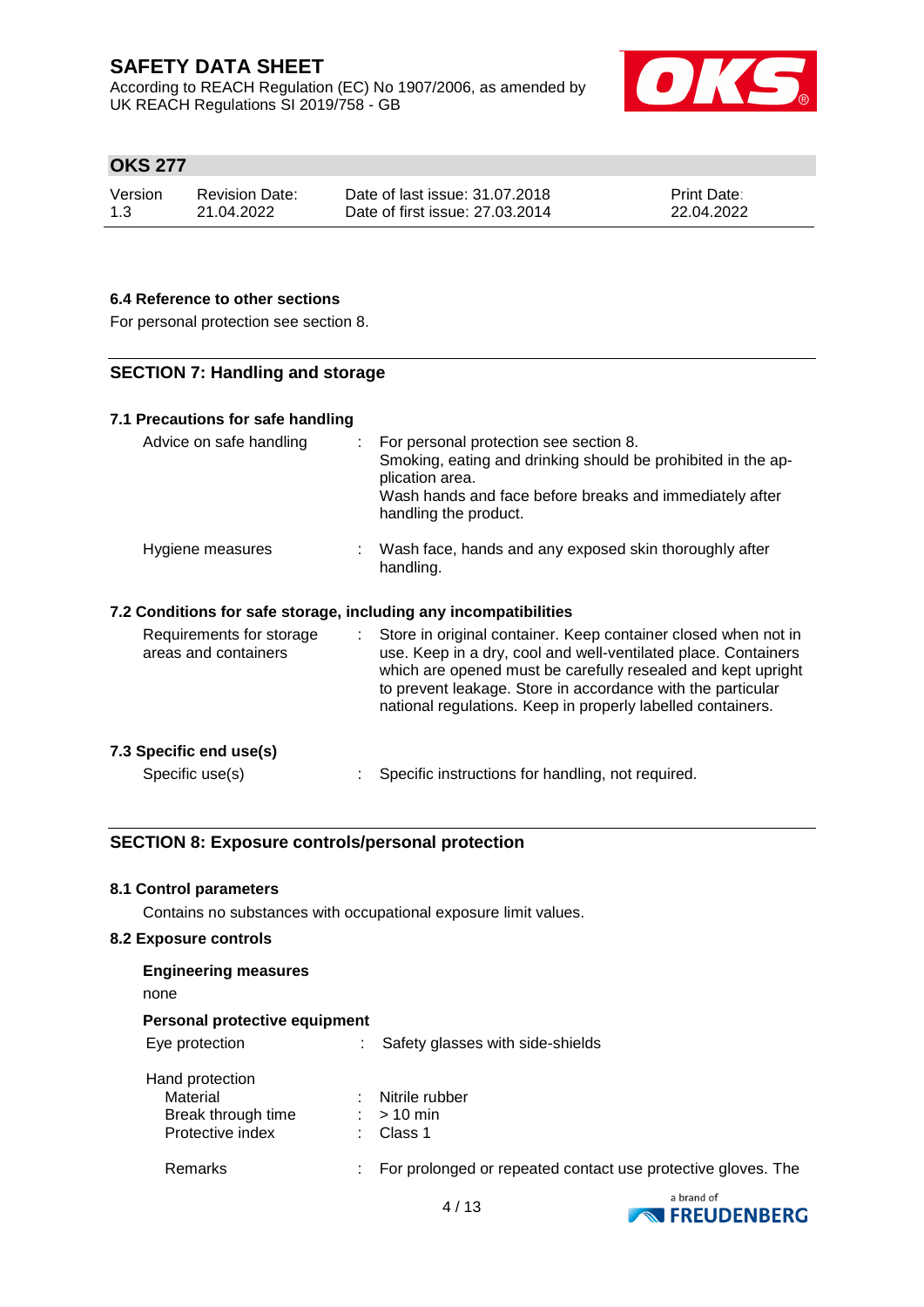According to REACH Regulation (EC) No 1907/2006, as amended by UK REACH Regulations SI 2019/758 - GB



# **OKS 277**

| Version<br>1.3      | <b>Revision Date:</b><br>21.04.2022 | Date of last issue: 31.07.2018<br>Date of first issue: 27,03,2014                                                                                                                                                                                                                                             | Print Date:<br>22.04.2022 |
|---------------------|-------------------------------------|---------------------------------------------------------------------------------------------------------------------------------------------------------------------------------------------------------------------------------------------------------------------------------------------------------------|---------------------------|
|                     |                                     | break through time depends amongst other things on the<br>material, the thickness and the type of glove and therefore<br>has to be measured for each case.                                                                                                                                                    |                           |
|                     | Respiratory protection              | Not required; except in case of aerosol formation.                                                                                                                                                                                                                                                            |                           |
|                     | Filter type                         | Filter type A-P                                                                                                                                                                                                                                                                                               |                           |
| Protective measures |                                     | The type of protective equipment must be selected according<br>to the concentration and amount of the dangerous substance<br>at the specific workplace.<br>Choose body protection in relation to its type, to the concen-<br>tration and amount of dangerous substances, and to the spe-<br>cific work-place. |                           |

# **SECTION 9: Physical and chemical properties**

## **9.1 Information on basic physical and chemical properties**

| Appearance                                                              |    | paste                                                         |
|-------------------------------------------------------------------------|----|---------------------------------------------------------------|
| Colour                                                                  | ÷  | white                                                         |
| Odour                                                                   | t  | fruity                                                        |
| <b>Odour Threshold</b>                                                  | ÷  | No data available                                             |
| рH                                                                      | ÷  | Not applicable<br>substance/mixture is non-soluble (in water) |
| Melting point/range                                                     | t. | No data available                                             |
| Boiling point/boiling range                                             | ÷. | No data available                                             |
| Flash point                                                             | ÷  | Not applicable                                                |
| Evaporation rate                                                        | ÷  | No data available                                             |
| Flammability (solid, gas)                                               | ÷  | <b>Combustible Solids</b>                                     |
| Upper explosion limit / Upper :<br>flammability limit                   |    | No data available                                             |
| Lower explosion limit / Lower : No data available<br>flammability limit |    |                                                               |

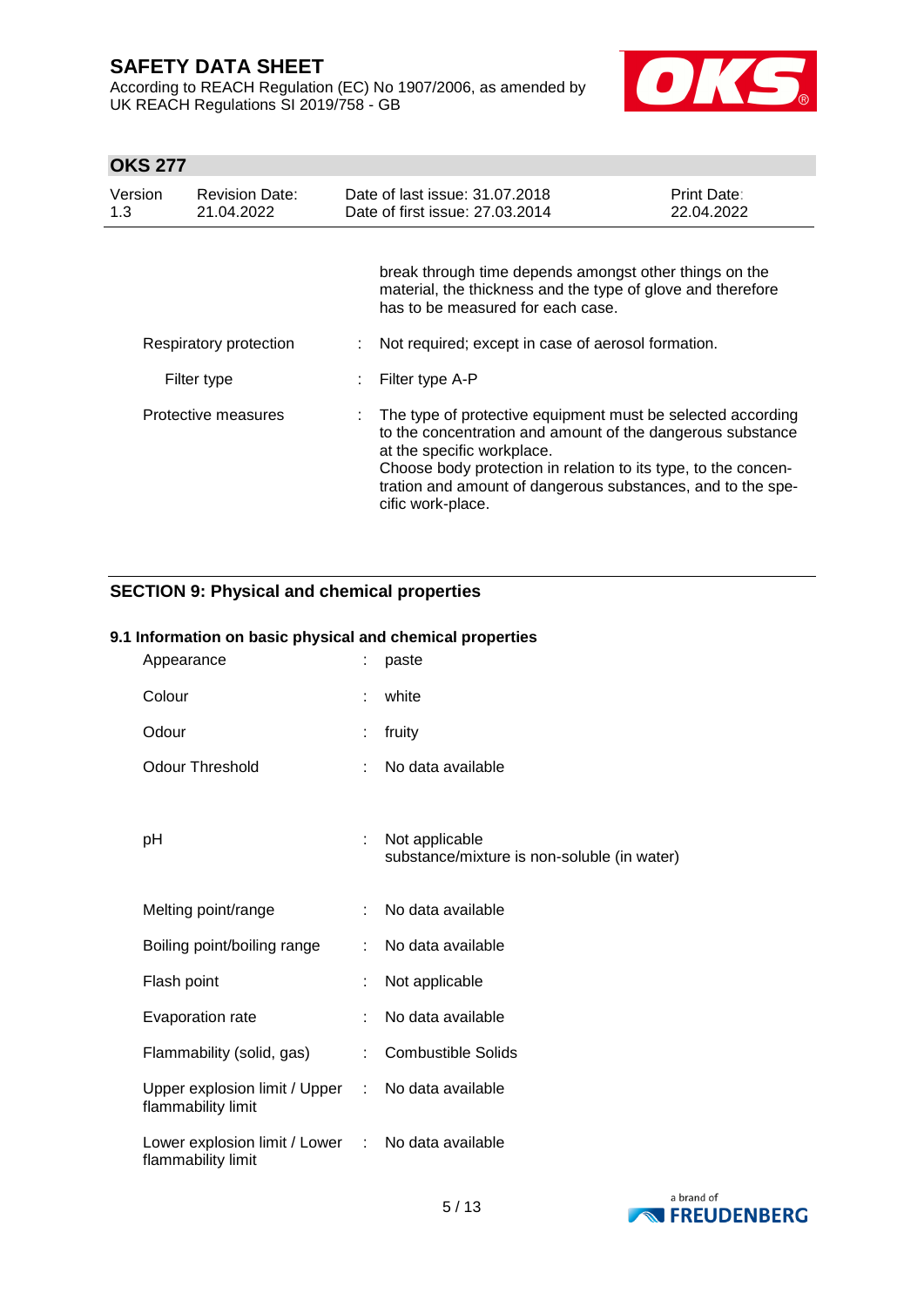According to REACH Regulation (EC) No 1907/2006, as amended by UK REACH Regulations SI 2019/758 - GB



# **OKS 277**

| Version<br>1.3 |                     | <b>Revision Date:</b><br>21.04.2022        |                | Date of last issue: 31.07.2018<br>Date of first issue: 27.03.2014              | Print Date:<br>22.04.2022 |
|----------------|---------------------|--------------------------------------------|----------------|--------------------------------------------------------------------------------|---------------------------|
|                |                     |                                            |                |                                                                                |                           |
|                |                     | Vapour pressure                            |                | $< 0.001$ hPa (20 °C)                                                          |                           |
|                |                     | Relative vapour density                    |                | No data available                                                              |                           |
|                |                     | Relative density                           | ÷              | 1.2 (20 $^{\circ}$ C)<br>Reference substance: Water<br>The value is calculated |                           |
|                | Density             |                                            |                | 1.20 g/cm3<br>(20 °C)                                                          |                           |
|                | <b>Bulk density</b> |                                            |                | No data available                                                              |                           |
|                |                     | Solubility(ies)<br>Water solubility        | ÷.             | insoluble                                                                      |                           |
|                |                     | Solubility in other solvents               | $\mathbb{R}^2$ | No data available                                                              |                           |
|                |                     | Partition coefficient: n-<br>octanol/water |                | No data available                                                              |                           |
|                |                     | Auto-ignition temperature                  |                | No data available                                                              |                           |
|                |                     | Decomposition temperature                  | ÷              | No data available                                                              |                           |
|                | Viscosity           | Viscosity, dynamic                         | ÷.             | No data available                                                              |                           |
|                |                     | Viscosity, kinematic                       | t.             | Not applicable                                                                 |                           |
|                |                     | <b>Explosive properties</b>                |                | Not explosive                                                                  |                           |
|                |                     | Oxidizing properties                       |                | No data available                                                              |                           |
|                |                     | 9.2 Other information<br>Sublimation point |                | No data available                                                              |                           |
|                |                     | Metal corrosion rate                       |                | Not corrosive to metals                                                        |                           |
|                | Self-ignition       |                                            |                | not auto-flammable                                                             |                           |
|                |                     |                                            |                |                                                                                |                           |

# **SECTION 10: Stability and reactivity**

#### **10.1 Reactivity**

No hazards to be specially mentioned.

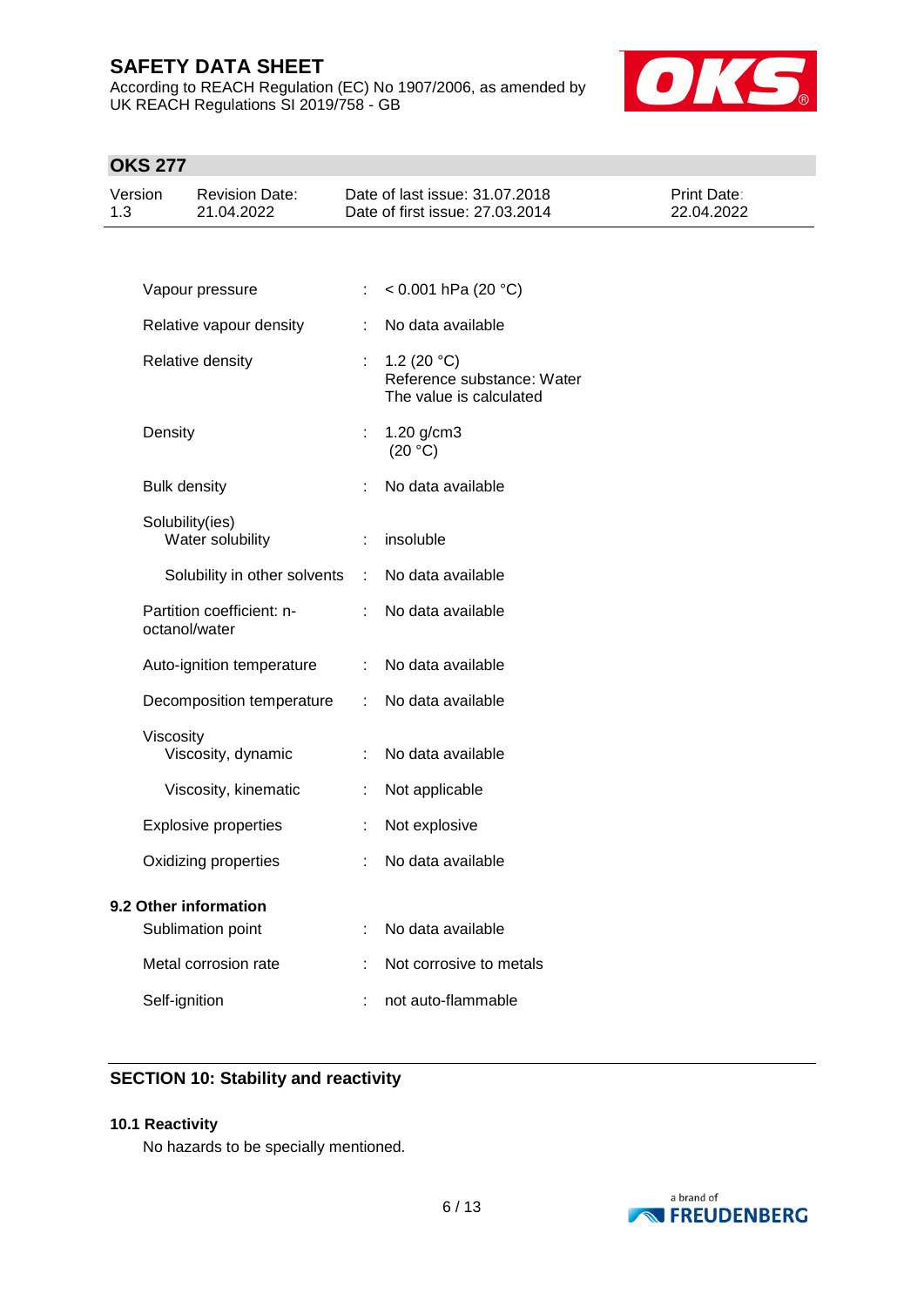According to REACH Regulation (EC) No 1907/2006, as amended by UK REACH Regulations SI 2019/758 - GB



# **OKS 277**

| Version | <b>Revision Date:</b> | Date of last issue: 31,07,2018  | <b>Print Date:</b> |
|---------|-----------------------|---------------------------------|--------------------|
| 1.3     | 21.04.2022            | Date of first issue: 27,03,2014 | 22.04.2022         |

# **10.2 Chemical stability**

Stable under normal conditions.

| 10.3 Possibility of hazardous reactions |    |                                                             |  |
|-----------------------------------------|----|-------------------------------------------------------------|--|
| Hazardous reactions                     |    | No dangerous reaction known under conditions of normal use. |  |
| 10.4 Conditions to avoid                |    |                                                             |  |
| Conditions to avoid                     |    | No conditions to be specially mentioned.                    |  |
| 10.5 Incompatible materials             |    |                                                             |  |
| Materials to avoid                      | ÷. | No materials to be especially mentioned.                    |  |
| 10.6 Hazardous decomposition products   |    |                                                             |  |

No decomposition if stored and applied as directed.

# **SECTION 11: Toxicological information**

#### **11.1 Information on toxicological effects**

#### **Acute toxicity**

#### **Product:**

| Acute oral toxicity       | Remarks: This information is not available.   |
|---------------------------|-----------------------------------------------|
| Acute inhalation toxicity | : Remarks: This information is not available. |
| Acute dermal toxicity     | Remarks: This information is not available.   |

#### **Skin corrosion/irritation**

#### **Product:**

: This information is not available.

#### **Serious eye damage/eye irritation**

# **Product:**

Remarks : This information is not available.

## **Respiratory or skin sensitisation**

# **Product:**

| <b>Remarks</b> |  | This information is not available. |
|----------------|--|------------------------------------|
|----------------|--|------------------------------------|

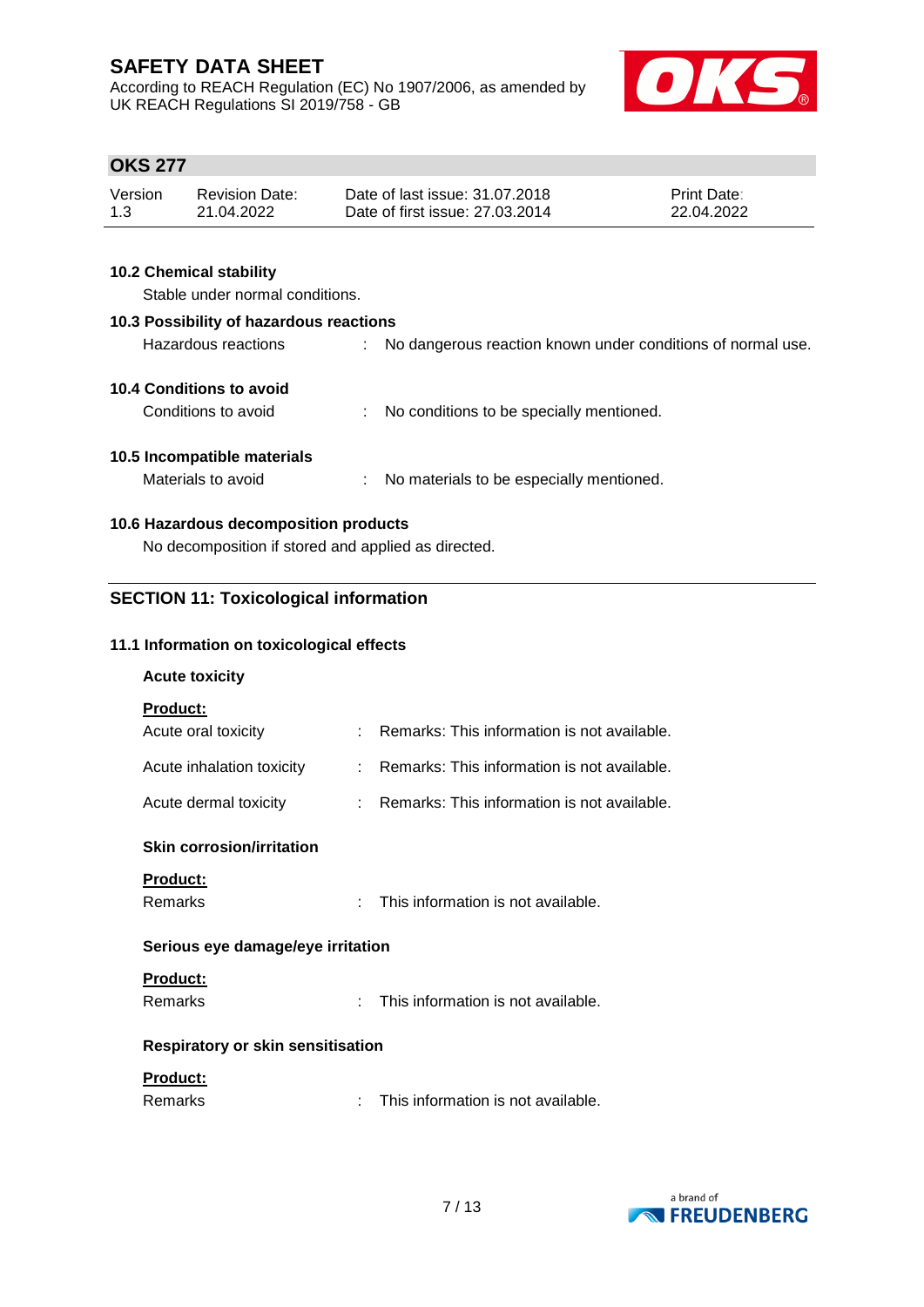According to REACH Regulation (EC) No 1907/2006, as amended by UK REACH Regulations SI 2019/758 - GB



# **OKS 277**

| Version<br>1.3 |                 | <b>Revision Date:</b><br>21.04.2022 |                | Date of last issue: 31.07.2018<br>Date of first issue: 27.03.2014                               | Print Date:<br>22.04.2022 |
|----------------|-----------------|-------------------------------------|----------------|-------------------------------------------------------------------------------------------------|---------------------------|
|                |                 | <b>Germ cell mutagenicity</b>       |                |                                                                                                 |                           |
|                | <b>Product:</b> |                                     |                |                                                                                                 |                           |
|                |                 | Genotoxicity in vitro               | $\mathbb{R}^n$ | Remarks: No data available                                                                      |                           |
|                |                 | Genotoxicity in vivo                | ÷.             | Remarks: No data available                                                                      |                           |
|                |                 | Carcinogenicity                     |                |                                                                                                 |                           |
|                | <b>Product:</b> |                                     |                |                                                                                                 |                           |
|                | Remarks         |                                     | ÷              | No data available                                                                               |                           |
|                |                 | <b>Reproductive toxicity</b>        |                |                                                                                                 |                           |
|                | <b>Product:</b> |                                     |                |                                                                                                 |                           |
|                |                 | Effects on fertility                |                | : Remarks: No data available                                                                    |                           |
|                | ment            | Effects on foetal develop-          | ÷.             | Remarks: No data available                                                                      |                           |
|                |                 | <b>Repeated dose toxicity</b>       |                |                                                                                                 |                           |
|                | <b>Product:</b> |                                     |                |                                                                                                 |                           |
|                | <b>Remarks</b>  |                                     | ÷              | This information is not available.                                                              |                           |
|                |                 | <b>Aspiration toxicity</b>          |                |                                                                                                 |                           |
|                | <b>Product:</b> |                                     |                |                                                                                                 |                           |
|                |                 | This information is not available.  |                |                                                                                                 |                           |
|                |                 | <b>Further information</b>          |                |                                                                                                 |                           |
|                | Product:        |                                     |                |                                                                                                 |                           |
|                | <b>Remarks</b>  |                                     | ÷              | Information given is based on data on the components and<br>the toxicology of similar products. |                           |

# **SECTION 12: Ecological information**

# **12.1 Toxicity**

| <b>Product:</b>                                                                     |  |                            |  |  |  |  |  |
|-------------------------------------------------------------------------------------|--|----------------------------|--|--|--|--|--|
| Toxicity to fish                                                                    |  | Remarks: No data available |  |  |  |  |  |
| Toxicity to daphnia and other : Remarks: No data available<br>aquatic invertebrates |  |                            |  |  |  |  |  |

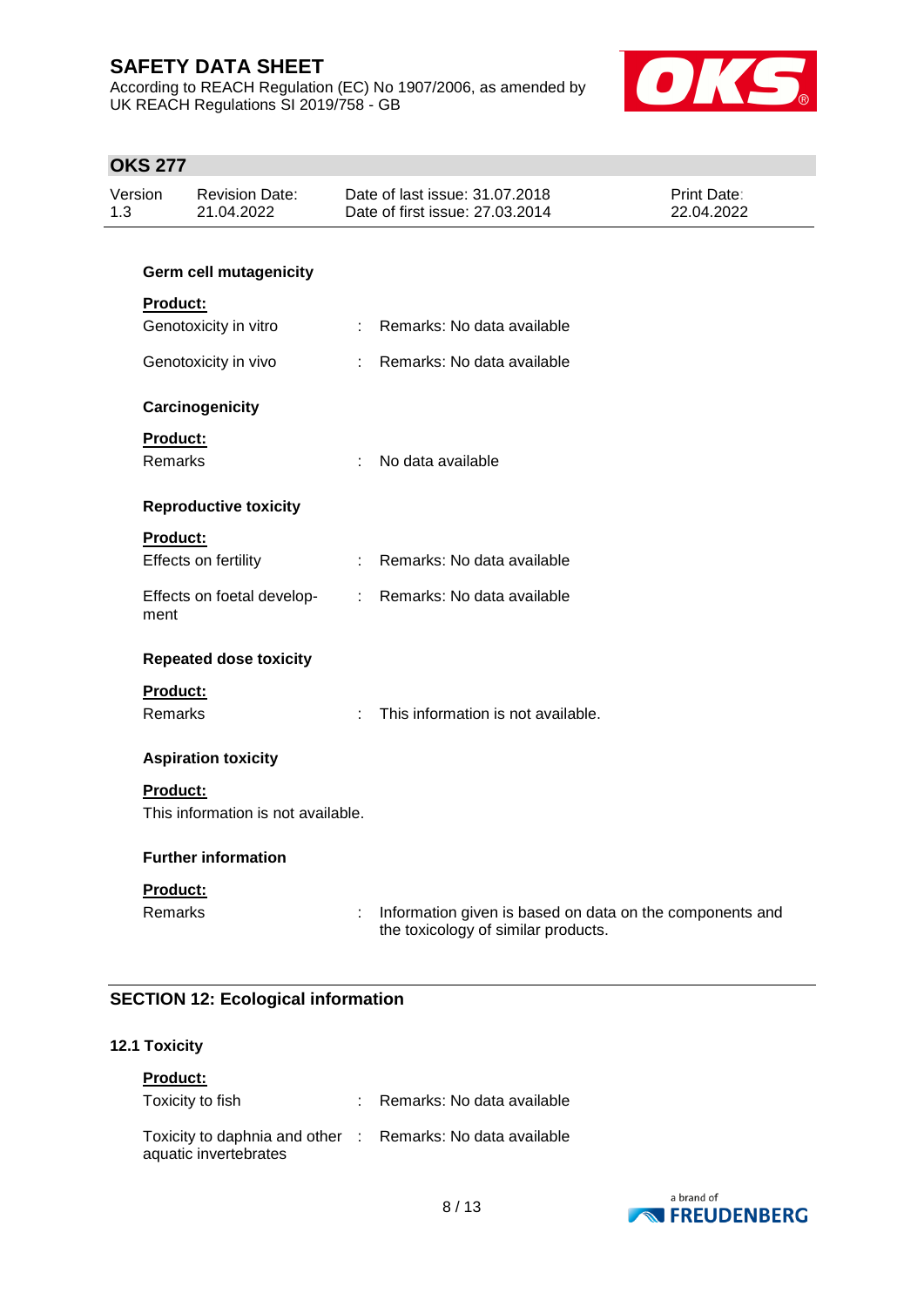According to REACH Regulation (EC) No 1907/2006, as amended by UK REACH Regulations SI 2019/758 - GB



# **OKS 277**

| Version<br>1.3 |                  | <b>Revision Date:</b><br>21.04.2022                |   | Date of last issue: 31.07.2018<br>Date of first issue: 27.03.2014                                                                                                                                                                                                         | Print Date:<br>22.04.2022 |
|----------------|------------------|----------------------------------------------------|---|---------------------------------------------------------------------------------------------------------------------------------------------------------------------------------------------------------------------------------------------------------------------------|---------------------------|
|                |                  |                                                    |   |                                                                                                                                                                                                                                                                           |                           |
|                | plants           | Toxicity to algae/aquatic                          | ÷ | Remarks: No data available                                                                                                                                                                                                                                                |                           |
|                |                  | Toxicity to microorganisms                         |   | Remarks: No data available                                                                                                                                                                                                                                                |                           |
|                |                  | 12.2 Persistence and degradability                 |   |                                                                                                                                                                                                                                                                           |                           |
|                | <b>Product:</b>  |                                                    |   |                                                                                                                                                                                                                                                                           |                           |
|                |                  | Biodegradability                                   |   | Remarks: No data available                                                                                                                                                                                                                                                |                           |
|                | ity              |                                                    |   | Physico-chemical removabil- : Remarks: No data available                                                                                                                                                                                                                  |                           |
|                |                  | 12.3 Bioaccumulative potential                     |   |                                                                                                                                                                                                                                                                           |                           |
|                | Product:         |                                                    |   |                                                                                                                                                                                                                                                                           |                           |
|                |                  | <b>Bioaccumulation</b>                             |   | Remarks: This mixture contains no substance considered to<br>be persistent, bioaccumulating and toxic (PBT).<br>This mixture contains no substance considered to be very<br>persistent and very bioaccumulating (vPvB).                                                   |                           |
|                |                  | 12.4 Mobility in soil                              |   |                                                                                                                                                                                                                                                                           |                           |
|                | <b>Product:</b>  |                                                    |   |                                                                                                                                                                                                                                                                           |                           |
|                | <b>Mobility</b>  |                                                    |   | Remarks: No data available                                                                                                                                                                                                                                                |                           |
|                |                  | Distribution among environ-<br>mental compartments |   | Remarks: No data available                                                                                                                                                                                                                                                |                           |
|                |                  | 12.5 Results of PBT and vPvB assessment            |   |                                                                                                                                                                                                                                                                           |                           |
|                | Product:         |                                                    |   |                                                                                                                                                                                                                                                                           |                           |
|                | Assessment       |                                                    |   | This substance/mixture contains no components considered<br>to be either persistent, bioaccumulative and toxic (PBT), or<br>very persistent and very bioaccumulative (vPvB) at levels of<br>0.1% or higher.                                                               |                           |
|                |                  | 12.6 Other adverse effects                         |   |                                                                                                                                                                                                                                                                           |                           |
|                | Product:<br>tial | Endocrine disrupting poten-                        |   | The substance/mixture does not contain components consid-<br>ered to have endocrine disrupting properties according to<br>REACH Article 57(f) or Commission Delegated regulation<br>(EU) 2017/2100 or Commission Regulation (EU) 2018/605 at<br>levels of 0.1% or higher. |                           |
|                |                  |                                                    |   |                                                                                                                                                                                                                                                                           | a hrand of                |

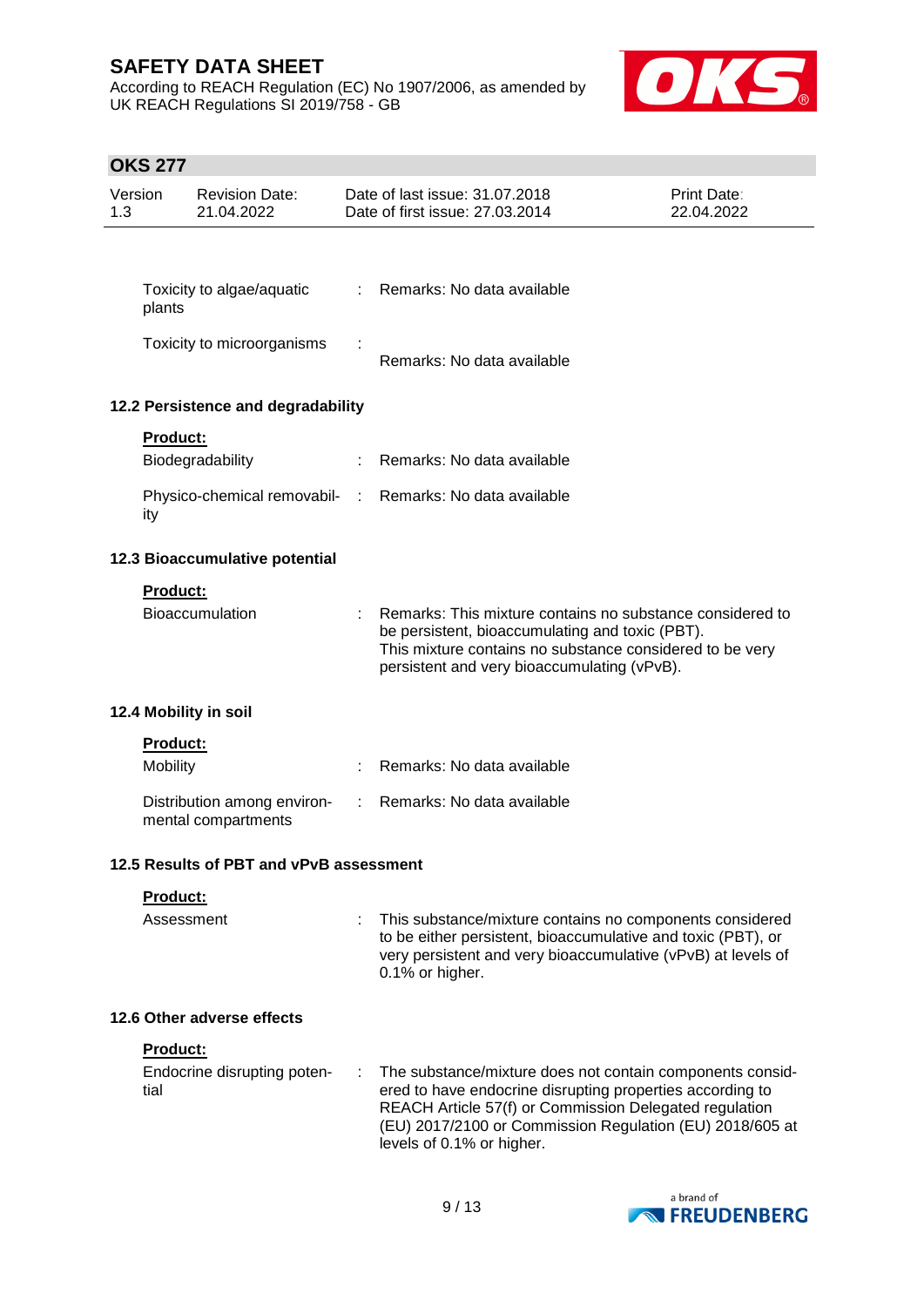According to REACH Regulation (EC) No 1907/2006, as amended by UK REACH Regulations SI 2019/758 - GB



# **OKS 277**

| Version | <b>Revision Date:</b> | Date of last issue: 31.07.2018  | <b>Print Date:</b> |
|---------|-----------------------|---------------------------------|--------------------|
| 1.3     | 21.04.2022            | Date of first issue: 27,03,2014 | 22.04.2022         |
|         |                       |                                 |                    |

mation

Additional ecological infor- : No information on ecology is available.

# **SECTION 13: Disposal considerations**

| 13.1 Waste treatment methods |   |                                                                                                                                                                        |
|------------------------------|---|------------------------------------------------------------------------------------------------------------------------------------------------------------------------|
| Product                      | ÷ | The product should not be allowed to enter drains, water<br>courses or the soil.                                                                                       |
|                              |   | Waste codes should be assigned by the user based on the<br>application for which the product was used.                                                                 |
| Contaminated packaging       | ÷ | Packaging that is not properly emptied must be disposed of as<br>the unused product.<br>Dispose of waste product or used containers according to<br>local regulations. |
|                              |   | The following Waste Codes are only suggestions:                                                                                                                        |
| Waste Code                   |   | used product, unused product<br>12 01 12*, spent waxes and fats                                                                                                        |
|                              |   | uncleaned packagings<br>15 01 10, packaging containing residues of or contaminated<br>by hazardous substances                                                          |

#### **SECTION 14: Transport information**

## **14.1 UN number or ID number**

| <b>ADR</b>                   | Not regulated as a dangerous good |
|------------------------------|-----------------------------------|
| <b>RID</b>                   | Not regulated as a dangerous good |
| <b>IMDG</b>                  | Not regulated as a dangerous good |
| <b>IATA</b>                  | Not regulated as a dangerous good |
| 14.2 UN proper shipping name |                                   |
| <b>ADR</b>                   | Not regulated as a dangerous good |
| <b>RID</b>                   | Not regulated as a dangerous good |
| <b>IMDG</b>                  | Not regulated as a dangerous good |
| <b>IATA</b>                  | Not regulated as a dangerous good |
|                              |                                   |

**14.3 Transport hazard class(es)**

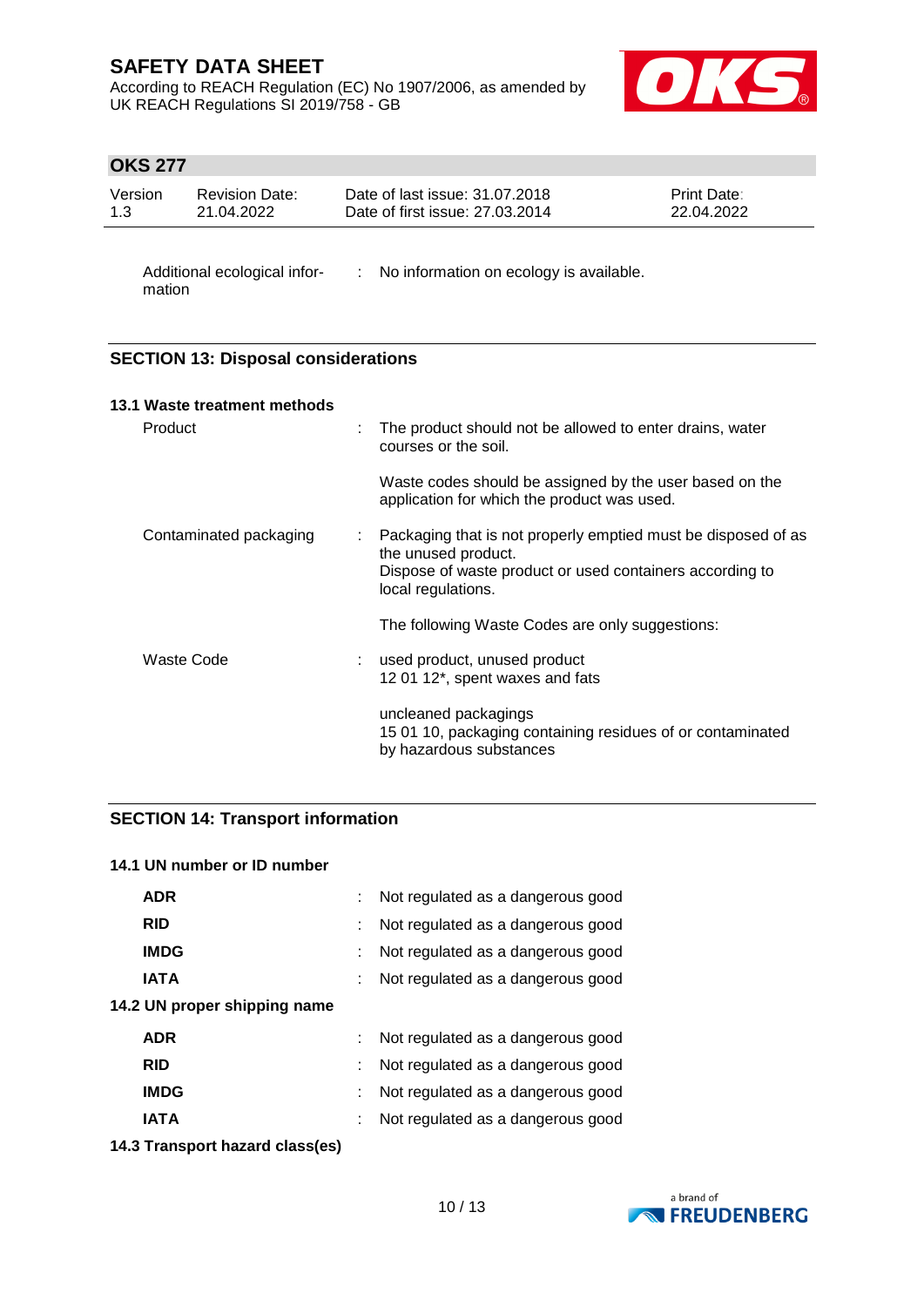According to REACH Regulation (EC) No 1907/2006, as amended by UK REACH Regulations SI 2019/758 - GB



# **OKS 277**

| Version<br>1.3 |                                                              | <b>Revision Date:</b><br>21.04.2022                 |  | Date of last issue: 31.07.2018<br>Date of first issue: 27.03.2014 | <b>Print Date:</b><br>22.04.2022 |  |  |  |
|----------------|--------------------------------------------------------------|-----------------------------------------------------|--|-------------------------------------------------------------------|----------------------------------|--|--|--|
|                |                                                              |                                                     |  |                                                                   |                                  |  |  |  |
|                | <b>ADR</b>                                                   |                                                     |  | Not regulated as a dangerous good                                 |                                  |  |  |  |
|                | <b>RID</b>                                                   |                                                     |  | Not regulated as a dangerous good                                 |                                  |  |  |  |
|                | <b>IMDG</b>                                                  |                                                     |  | Not regulated as a dangerous good                                 |                                  |  |  |  |
|                | <b>IATA</b>                                                  |                                                     |  | Not regulated as a dangerous good                                 |                                  |  |  |  |
|                |                                                              | 14.4 Packing group                                  |  |                                                                   |                                  |  |  |  |
|                | <b>ADR</b>                                                   |                                                     |  | Not regulated as a dangerous good                                 |                                  |  |  |  |
|                | <b>RID</b>                                                   |                                                     |  | Not regulated as a dangerous good                                 |                                  |  |  |  |
|                | <b>IMDG</b>                                                  |                                                     |  | Not regulated as a dangerous good                                 |                                  |  |  |  |
|                |                                                              | <b>IATA (Cargo)</b>                                 |  | Not regulated as a dangerous good                                 |                                  |  |  |  |
|                |                                                              | <b>IATA (Passenger)</b>                             |  | Not regulated as a dangerous good                                 |                                  |  |  |  |
|                |                                                              | <b>14.5 Environmental hazards</b>                   |  |                                                                   |                                  |  |  |  |
|                | <b>ADR</b>                                                   |                                                     |  | Not regulated as a dangerous good                                 |                                  |  |  |  |
|                | <b>RID</b>                                                   |                                                     |  | Not regulated as a dangerous good                                 |                                  |  |  |  |
|                | <b>IMDG</b>                                                  |                                                     |  | Not regulated as a dangerous good                                 |                                  |  |  |  |
|                |                                                              | 14.6 Special precautions for user<br>Not applicable |  |                                                                   |                                  |  |  |  |
|                | 14.7 Maritime transport in bulk according to IMO instruments |                                                     |  |                                                                   |                                  |  |  |  |
|                | Remarks                                                      |                                                     |  | Not applicable for product as supplied.                           |                                  |  |  |  |

# **SECTION 15: Regulatory information**

#### **15.1 Safety, health and environmental regulations/legislation specific for the substance or mixture**

| REACH - Restrictions on the manufacture, placing on<br>the market and use of certain dangerous substances,<br>mixtures and articles (Annex XVII) | : Not applicable                                                                                                               |
|--------------------------------------------------------------------------------------------------------------------------------------------------|--------------------------------------------------------------------------------------------------------------------------------|
| REACH - Candidate List of Substances of Very High<br>Concern for Authorisation (Article 59).<br>(EU SVHC)                                        | This product does not contain sub-<br>stances of very high concern (Regu-<br>lation (EC) No 1907/2006 (REACH),<br>Article 57). |
| REACH - List of substances subject to authorisation<br>(Annex XIV)<br>(EU. REACH-Annex XIV)                                                      | Not applicable                                                                                                                 |
| Regulation (EC) No 1005/2009 on substances that de-<br>plete the ozone layer<br>(EC 1005/2009)                                                   | Not applicable                                                                                                                 |
| Regulation (EU) 2019/1021 on persistent organic pollu-                                                                                           | Not applicable                                                                                                                 |
|                                                                                                                                                  | a brand of                                                                                                                     |

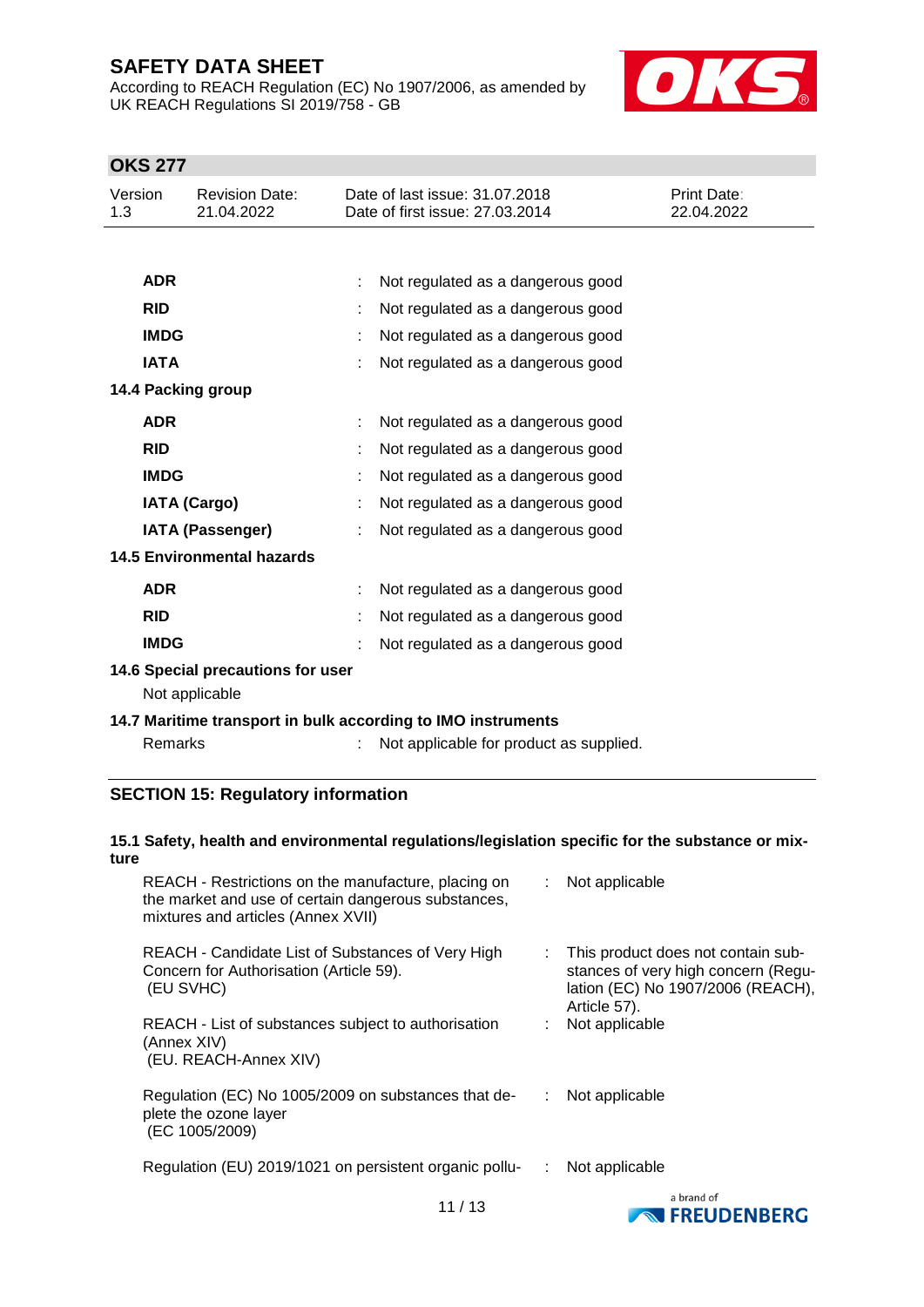According to REACH Regulation (EC) No 1907/2006, as amended by UK REACH Regulations SI 2019/758 - GB



# **OKS 277**

| Version<br>1.3                  | <b>Revision Date:</b><br>21.04.2022           | Date of last issue: 31.07.2018<br>Date of first issue: 27,03,2014                                            |    | Print Date:<br>22.04.2022 |  |  |  |  |  |
|---------------------------------|-----------------------------------------------|--------------------------------------------------------------------------------------------------------------|----|---------------------------|--|--|--|--|--|
|                                 | tants (recast)<br>(EU POP)                    |                                                                                                              |    |                           |  |  |  |  |  |
|                                 | of dangerous chemicals<br>(EU PIC)            | Regulation (EC) No 649/2012 of the European Parlia-<br>ment and the Council concerning the export and import | ÷. | Not applicable            |  |  |  |  |  |
|                                 | (Annex XIV)<br>(UK. REACH Annex XIV)          | UK REACH List of substances subject to authorisation                                                         | ÷. | Not applicable            |  |  |  |  |  |
|                                 | Informed Consent (PIC) Regulation<br>(GB PIC) | GB Export and import of hazardous chemicals - Prior                                                          | ÷  | Not applicable            |  |  |  |  |  |
|                                 | explosives precursors                         | Regulation (EU) 2019/1148 on the marketing and use of : Not applicable                                       |    |                           |  |  |  |  |  |
| 15.2 Chemical safety assessment |                                               |                                                                                                              |    |                           |  |  |  |  |  |

This information is not available.

# **SECTION 16: Other information**

#### **Full text of other abbreviations**

ADN - European Agreement concerning the International Carriage of Dangerous Goods by Inland Waterways; ADR - Agreement concerning the International Carriage of Dangerous Goods by Road; AIIC - Australian Inventory of Industrial Chemicals; ASTM - American Society for the Testing of Materials; bw - Body weight; CLP - Classification Labelling Packaging Regulation; Regulation (EC) No 1272/2008; CMR - Carcinogen, Mutagen or Reproductive Toxicant; DIN - Standard of the German Institute for Standardisation; DSL - Domestic Substances List (Canada); ECHA - European Chemicals Agency; EC-Number - European Community number; ECx - Concentration associated with x% response; ELx - Loading rate associated with x% response; EmS - Emergency Schedule; ENCS - Existing and New Chemical Substances (Japan); ErCx - Concentration associated with x% growth rate response; GHS - Globally Harmonized System; GLP - Good Laboratory Practice; IARC - International Agency for Research on Cancer; IATA - International Air Transport Association; IBC - International Code for the Construction and Equipment of Ships carrying Dangerous Chemicals in Bulk; IC50 - Half maximal inhibitory concentration; ICAO - International Civil Aviation Organization; IECSC - Inventory of Existing Chemical Substances in China; IMDG - International Maritime Dangerous Goods; IMO - International Maritime Organization; ISHL - Industrial Safety and Health Law (Japan); ISO - International Organisation for Standardization; KECI - Korea Existing Chemicals Inventory; LC50 - Lethal Concentration to 50 % of a test population; LD50 - Lethal Dose to 50% of a test population (Median Lethal Dose); MARPOL - International Convention for the Prevention of Pollution from Ships; n.o.s. - Not Otherwise Specified; NO(A)EC - No Observed (Adverse) Effect Concentration; NO(A)EL - No Observed (Adverse) Effect Level; NOELR - No Observable Effect Loading Rate; NZIoC - New Zealand Inventory of Chemicals; OECD - Organization for Economic Co-operation and Development; OPPTS - Office